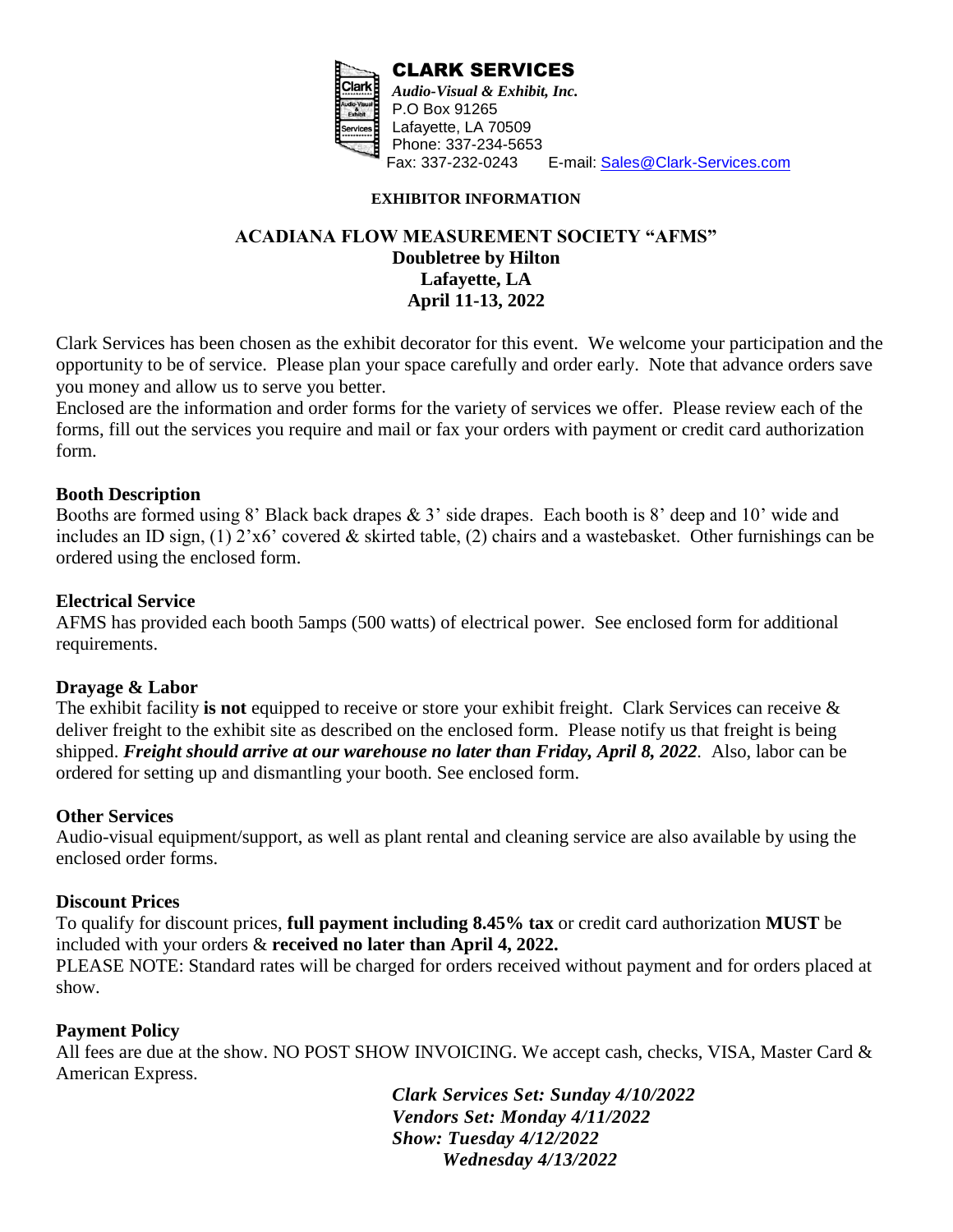

# CREDIT CARD AUTHORIZATION

Clark Services offers you the option to charge the amount of your advance order(s) to your credit card account. Our payment policy requires 100% payment plus tax at show site.

It you wish to use this method of payment, please complete the information requested below and return the completed form with your order(s).

# CHARGE (Check One):

| Check   MasterCard*<br>(500)<br>(501)                                                                                                                                                                                                                                               | (501)                                        | Visa       American Express<br>(502) |           |
|-------------------------------------------------------------------------------------------------------------------------------------------------------------------------------------------------------------------------------------------------------------------------------------|----------------------------------------------|--------------------------------------|-----------|
| Expiration Date: ___/___                                                                                                                                                                                                                                                            |                                              |                                      |           |
|                                                                                                                                                                                                                                                                                     |                                              | 3 or 4 Digit                         |           |
|                                                                                                                                                                                                                                                                                     |                                              |                                      |           |
| Please <i>print</i> clearly the following information:                                                                                                                                                                                                                              |                                              |                                      |           |
|                                                                                                                                                                                                                                                                                     |                                              |                                      |           |
|                                                                                                                                                                                                                                                                                     |                                              |                                      |           |
| For your convenience, we will also process your card for payment of any additional charges<br>incurred at show site for services provided by Clark Services. We will provide this service<br>automatically, unless you indicate below you do not want us to proceed in this manner. | DO NOT use the card for additional services. |                                      |           |
|                                                                                                                                                                                                                                                                                     |                                              |                                      |           |
|                                                                                                                                                                                                                                                                                     |                                              |                                      |           |
| (Street)                                                                                                                                                                                                                                                                            | (City)                                       | (State)                              | (Zip)     |
| Phone No: $(\_\_)$ Fax No: $(\_\_)$                                                                                                                                                                                                                                                 |                                              |                                      |           |
|                                                                                                                                                                                                                                                                                     |                                              |                                      |           |
| Name of Event: Acadiana Flow Measurement Society 2022 "AFMS"                                                                                                                                                                                                                        |                                              |                                      | Booth No: |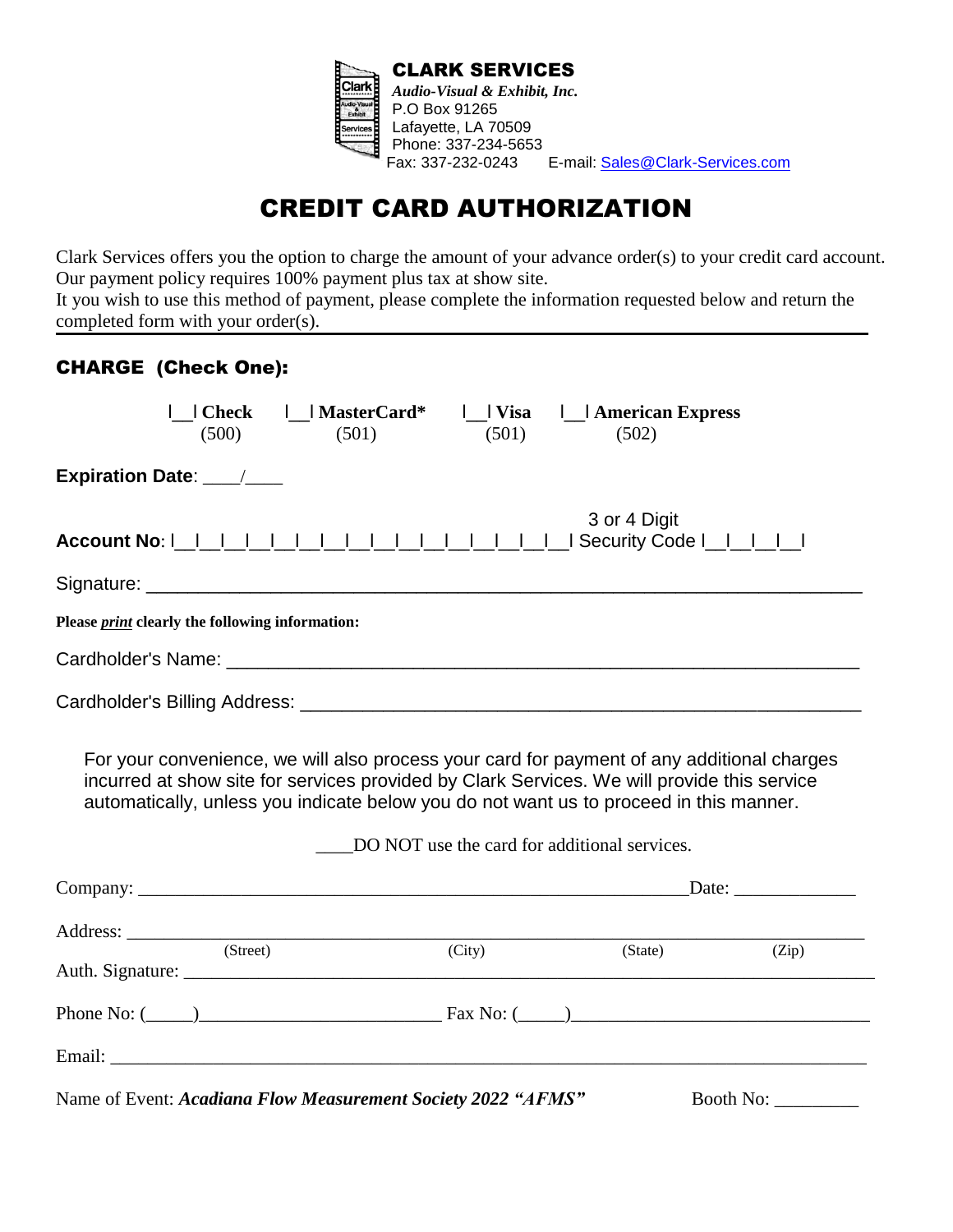

*Audio-Visual & Exhibit, Inc.* P.O Box 91265 Lafayette, LA 70509 Phone: 337-234-5653<br>Fax: 337-232-0243

E-mail: [Sales@Clark-Services.com](mailto:clarkservices@bellsouth.net)

# EXHIBIT FURNISHINGS

To qualify for Advance Order rate, payment and tax must be received 7 days before the show. Some items are not available at show site. Rental prices are for the duration of the show and include delivery & setup. Orders must be cancelled within 48 hours of scheduled move-in to receive a refund.

| <b>DESCRIPTION</b>                                                    | <b>ADVANCE</b>       |      | <b>FLOOR</b>         |      |                 | <b>QUANTITY PRICE X QTY</b>                                                                                                                                                                                                          |
|-----------------------------------------------------------------------|----------------------|------|----------------------|------|-----------------|--------------------------------------------------------------------------------------------------------------------------------------------------------------------------------------------------------------------------------------|
| <b>SEATING</b>                                                        |                      |      |                      |      |                 |                                                                                                                                                                                                                                      |
| <b>Folding Chair</b>                                                  | \$10.00              | (1)  | \$12.00              | (51) |                 |                                                                                                                                                                                                                                      |
| Padded Chair                                                          | \$15.00              | (3)  | \$18.00              | (53) |                 | <u>and the company of the company of the company of the company of the company of the company of the company of the company of the company of the company of the company of the company of the company of the company of the com</u> |
| <b>Counter Stool</b>                                                  | \$20.00              | (4)  | \$24.00              | (54) |                 |                                                                                                                                                                                                                                      |
| <b>WOOD TABLES 30" HIGH</b>                                           |                      |      |                      |      |                 |                                                                                                                                                                                                                                      |
| Draped Tables: Draping includes white vinyl top & Skirting on 3 sides |                      |      |                      |      |                 |                                                                                                                                                                                                                                      |
| $2' \times 4'$                                                        | \$40.00              | (5)  | \$48.00              | (55) |                 |                                                                                                                                                                                                                                      |
| $2' \times 6'$                                                        | \$50.00              | (6)  | \$60.00              | (56) |                 | <u> 1989 - Johann Barbara, martin a</u>                                                                                                                                                                                              |
| $2' \times 8'$                                                        | \$60.00              | (7)  | \$72.00              | (57) |                 | <u> 1989 - Johann John Harry Harry Harry Harry Harry Harry Harry Harry Harry Harry Harry Harry Harry Harry Harry Harry Harry Harry Harry Harry Harry Harry Harry Harry Harry Harry Harry Harry Harry Harry Harry Harry Harry Har</u> |
| Table skirt for 4 <sup>th</sup> side                                  | \$20.00              | (27) | \$24.00              | (76) |                 |                                                                                                                                                                                                                                      |
| Without Drapes: Bare wooden Table                                     |                      |      |                      |      |                 |                                                                                                                                                                                                                                      |
| $2' \times 4'$                                                        | \$26.00              | (8)  | \$30.00              | (58) |                 |                                                                                                                                                                                                                                      |
| $2' \times 6'$                                                        | \$33.00              | (9)  | \$37.00              | (59) |                 | <u> 1980 - John Harry Harry Harry Harry Harry Harry Harry Harry Harry Harry Harry Harry Harry Harry Harry Harry Harry Harry Harry Harry Harry Harry Harry Harry Harry Harry Harry Harry Harry Harry Harry Harry Harry Harry Harr</u> |
| $2' \times 8'$                                                        | \$42.00              | (10) | \$46.00              | (60) |                 |                                                                                                                                                                                                                                      |
| <b>WOOD COUNTERS 42" HIGH</b>                                         |                      |      |                      |      |                 |                                                                                                                                                                                                                                      |
| Draped: Draping includes white vinyl top & Skirting on 3 sides        |                      |      |                      |      |                 |                                                                                                                                                                                                                                      |
| $2' \times 4'$                                                        | \$50.00              | (11) | \$60.00              | (61) |                 | <u> 1989 - Jacques John Harry Harry Harry Harry Harry Harry Harry Harry Harry Harry Harry Harry Harry Harry Harry Harry Harry Harry Harry Harry Harry Harry Harry Harry Harry Harry Harry Harry Harry Harry Harry Harry Harry Ha</u> |
| $2' \times 6'$                                                        | \$60.00              | (12) | \$72.00              | (62) |                 |                                                                                                                                                                                                                                      |
| $2' \times 8'$                                                        | \$70.00              | (13) | \$84.00              | (63) |                 | <u> 1989 - John Harry Barn, mars and de Barn, mars and de Barn, mars and de Barn, mars and de Barn, mars and de</u>                                                                                                                  |
| $4th$ side draped on 42" counters                                     | \$20.00              | (27) | \$24.00              | (76) |                 |                                                                                                                                                                                                                                      |
| <b>CARPET</b> Circle color: Blue - Burgundy - Gold - Red - Grey       |                      |      |                      |      |                 |                                                                                                                                                                                                                                      |
| $8' \times 10'$                                                       | \$50.00              |      | \$60.00              |      |                 |                                                                                                                                                                                                                                      |
|                                                                       | (14, 15, 16, 17, 18) |      | (64, 65, 66, 67, 68) |      |                 |                                                                                                                                                                                                                                      |
| Carpet Padding (booth size)                                           | \$25.00              | (77) | \$35.00              | (78) |                 |                                                                                                                                                                                                                                      |
| <b>MISCELLANEOU</b>                                                   |                      |      |                      |      |                 |                                                                                                                                                                                                                                      |
| Step Riser-4',6',8' (price/ft)                                        | \$3.00               | (19) | advance only         |      |                 |                                                                                                                                                                                                                                      |
| Waste Basket                                                          | \$10.00              | (20) | \$12.00              | (70) |                 |                                                                                                                                                                                                                                      |
| Metal Tripod Easel                                                    | \$15.00              | (21) | \$18.00              | (71) |                 | <u> 1989 - John Harry Barn, mars and de Branch and de Branch and de Branch and de Branch and de Branch and de Bra</u>                                                                                                                |
| Cocktail Table (20" x 36")                                            | \$25.00              | (22) | \$29.00              | (72) |                 | <u> 1980 - Andrea Station, american provincia</u>                                                                                                                                                                                    |
| Drape (price/ft)                                                      | \$4.00               | (25) | \$5.00               | (75) |                 | <u> 1989 - Johann Barbara, martxa a shekara 1980</u>                                                                                                                                                                                 |
| Table Skirts w/Velcro clips                                           | \$20.00              | (26) | \$24.00              | (69) |                 | للمسار المسا                                                                                                                                                                                                                         |
| Flood Lights                                                          | \$20.00(108)         |      | \$25.00 (133)        |      |                 | <u> 1989 - Johann John Stone, mars et al. 1989 - John Stone, francouzski filozof (d. 1989)</u>                                                                                                                                       |
|                                                                       |                      |      |                      |      |                 |                                                                                                                                                                                                                                      |
|                                                                       |                      |      |                      |      | <b>SUBTOTAL</b> |                                                                                                                                                                                                                                      |
|                                                                       |                      |      |                      |      |                 | 8.45% TAX _________________                                                                                                                                                                                                          |
|                                                                       |                      |      |                      |      | <b>TOTAL</b>    |                                                                                                                                                                                                                                      |
|                                                                       |                      |      |                      |      |                 |                                                                                                                                                                                                                                      |
|                                                                       |                      |      |                      |      |                 |                                                                                                                                                                                                                                      |
|                                                                       |                      |      |                      |      |                 |                                                                                                                                                                                                                                      |
|                                                                       |                      |      |                      |      |                 |                                                                                                                                                                                                                                      |
|                                                                       |                      |      |                      |      |                 |                                                                                                                                                                                                                                      |
| $\overline{\text{Street}}$                                            |                      |      |                      |      |                 |                                                                                                                                                                                                                                      |
|                                                                       |                      |      | City                 |      | State           | Zip                                                                                                                                                                                                                                  |
|                                                                       |                      |      |                      |      |                 |                                                                                                                                                                                                                                      |
|                                                                       |                      |      |                      |      |                 |                                                                                                                                                                                                                                      |
| Phone No: $(\_\_)$ Fax No: $(\_\_)$                                   |                      |      |                      |      |                 |                                                                                                                                                                                                                                      |
|                                                                       |                      |      |                      |      |                 |                                                                                                                                                                                                                                      |
|                                                                       |                      |      |                      |      |                 |                                                                                                                                                                                                                                      |
|                                                                       |                      |      |                      |      |                 |                                                                                                                                                                                                                                      |
|                                                                       |                      |      |                      |      |                 |                                                                                                                                                                                                                                      |
| Name of Event: Acadiana Flow Measurement Society 2022 "AFMS"          |                      |      |                      |      |                 | Booth No: $\frac{1}{\sqrt{1-\frac{1}{2}}\cdot\sqrt{1-\frac{1}{2}}\cdot\sqrt{1-\frac{1}{2}}\cdot\sqrt{1-\frac{1}{2}}}}$                                                                                                               |
|                                                                       |                      |      |                      |      |                 |                                                                                                                                                                                                                                      |
|                                                                       |                      |      |                      |      |                 |                                                                                                                                                                                                                                      |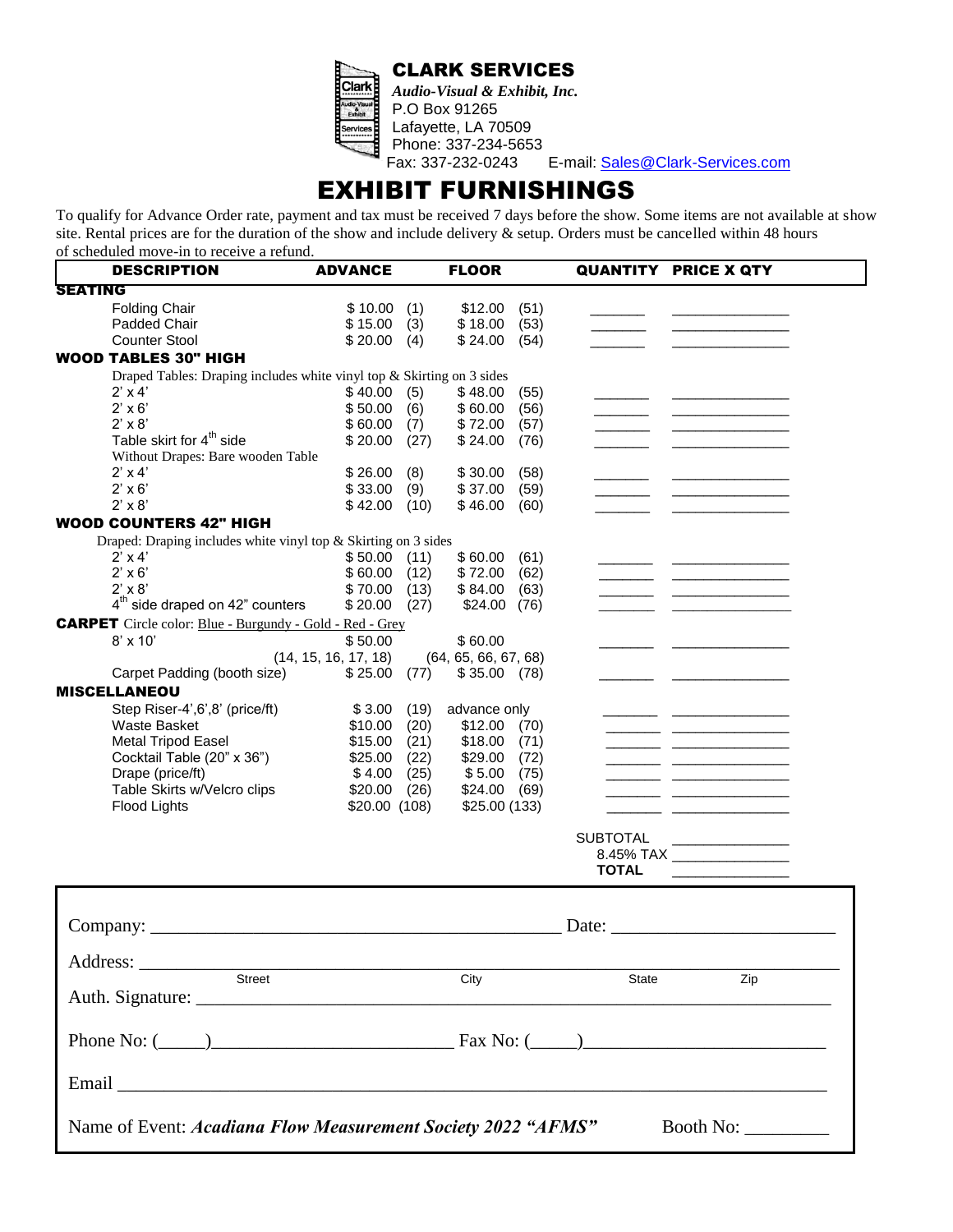

*Audio-Visual & Exhibit, Inc.* P.O Box 91265 Lafayette, LA 70509 Phone: 337-234-5653

Fax: 337-232-0243 E-mail: [Sales@Clark-Services.com](mailto:clarkservices@bellsouth.net)

# **ELECTRICAL SERVICE ORDER FORM**

#### **Dear Exhibitor:**

Please indicate the electrical service required for this event and note the following specifications.

- 1. All electrical distribution is controlled by the contractor.
- However, Clark Services assumes no liability for any failure of electrical source.
- 2. Charges cover only the bringing of service to the rear of booth.
- 3. Special wiring for islands and multiple booths are on time and material basis.
- 4. Diagrams for specific location should be attached & estimated labor/material charges included.
- 5. Exhibitor connectors, strips or taps must comply with National Electric Code and be UL approved.
- 6. Advance rates apply only to orders received and paid 1 week prior to move-in. Credit card users can fax order.
- 7. All balance payments are due at the show. Purchase orders are not considered payment.

#### **Ordering Instructions:**

- \_\_Determine which equipment needs electrical power.
- \_\_Look on the back of all equipment to determine the watts (or amps) and volts required.
- \_\_In the chart below select watts (or amps) needed in each voltage category.

\_\_If you simply can't figure it out, please describe what you are bringing and list any information available.

| <b>DESCRIPTION</b>                  | <b>ADVANCE</b> |       | <b>FLOOR</b> |       | <b>QUANTITY</b> | <b>PRICE X QTY</b> |
|-------------------------------------|----------------|-------|--------------|-------|-----------------|--------------------|
| <b>120 VOLTS</b>                    |                |       |              |       |                 |                    |
| 500W (5A)                           | \$55.00        | (112) | \$59.00      | (136) |                 |                    |
| 1000 W (10A)                        | \$60.00        | (101) | \$71.00      | (126) |                 |                    |
| 2000W (20A)                         | \$75.00        | (102) | \$89.00      | (127) |                 |                    |
| <b>SINGLE PHASE*</b><br><b>208V</b> |                |       |              |       |                 |                    |
| 2000W (20A)                         | \$110.00       | (104) | \$130.00     | (129) |                 |                    |
| EA Add'l 10A (on same circuit)      | \$40.00        | (105) | \$48.00      | (130) |                 |                    |
| <b>208V THREE PHASE*</b>            |                |       |              |       |                 |                    |
| 2000W (20A)                         | \$140.00       | (106) | \$170.00     | (131) |                 |                    |
| EA Add'l 10A (on same circuit)      | \$60.00        | (107) | \$72.00      | (132) |                 |                    |
| <b>MISCELLANEOUS</b>                |                |       |              |       |                 |                    |
| Flood Light                         | \$20.00        | (108) | \$25.00      | (133) |                 |                    |
| <b>Multi-Outlet Box</b>             | \$15.00        | (109) | \$18.00      | (134) |                 |                    |
| <b>Extension Cord</b>               | \$15.00        | (110) | \$18.00      | (135) |                 |                    |
|                                     |                |       |              |       | <b>SUBTOTAL</b> |                    |
|                                     |                |       |              |       | 8.45% TAX       |                    |

#### **TOTAL** \_\_\_\_\_\_\_\_\_\_\_\_\_\_

\*All 208 POWER IS DELIVERED "BARE WIRE". You must know your neutral configuration. Basic labor rate is \$38.00/hr

| City | State                                                        | Zip                                         |
|------|--------------------------------------------------------------|---------------------------------------------|
|      |                                                              |                                             |
|      |                                                              |                                             |
|      |                                                              | Booth #                                     |
|      | Name of Event: Acadiana Flow Measurement Society 2022 "AFMS" | Date: $\qquad \qquad$<br>Phone No: $(\_\_)$ |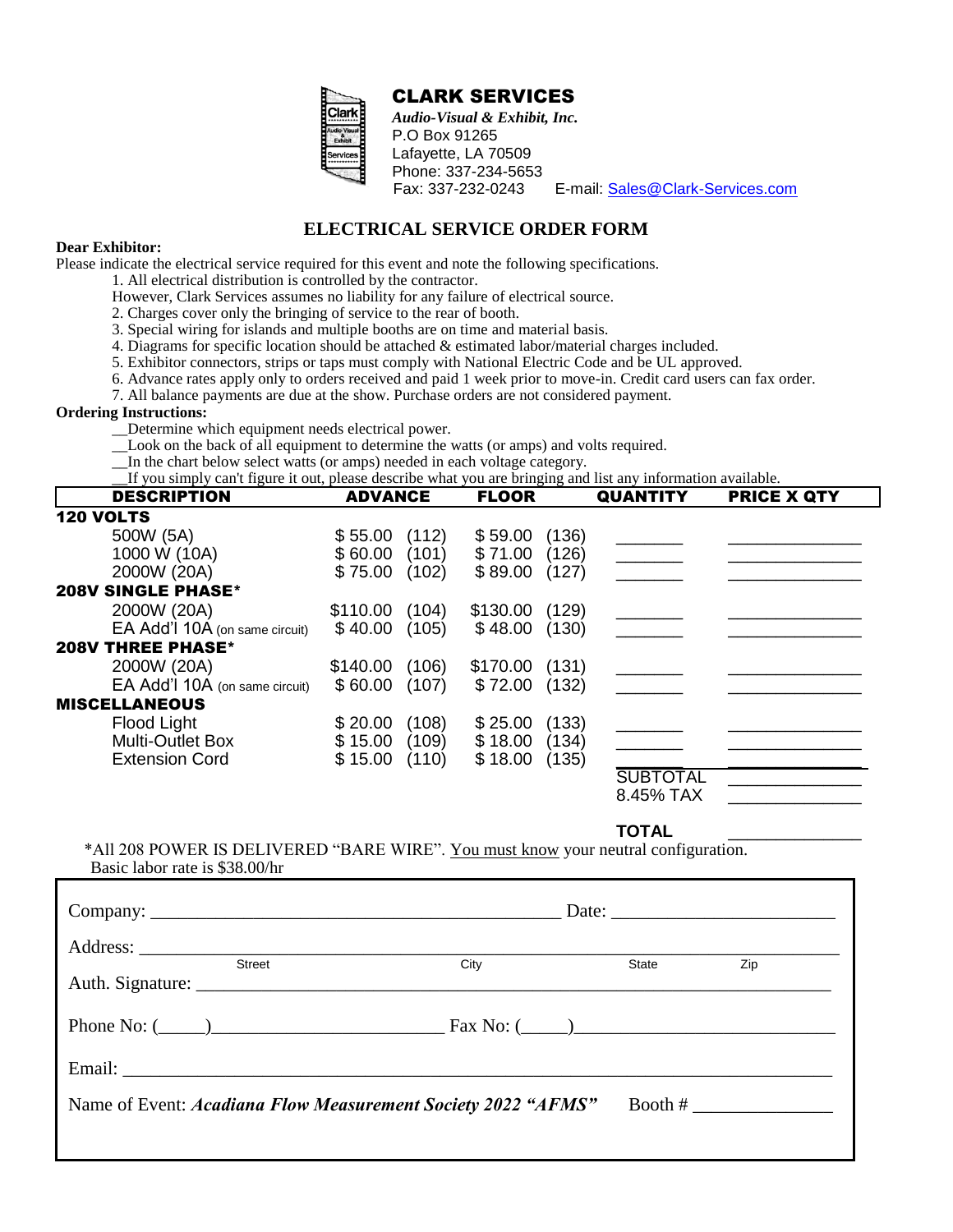

E-mail: [Sales@Clark-Services.com](mailto:clarkservices@bellsouth.net)

# AUDIO-VISUAL

Clark Services can provide Audio-Visual to enhance the sales incentive, or to help with private sales meeting. Listed below you will find the most frequently request equipment. Advance rates apply only if ordered one week prior to exhibitor move-in date. All orders placed after that, add 20% to advance rates. Please call our office if you have any questions.

| <b>DESCRIPTION</b>                                               | <b>DAILY RATE</b> | <b>OTY</b>                                                                                                                                                                                                                                                                                                                                                                                                                                               | # of Days | <b>TOTAL</b> |
|------------------------------------------------------------------|-------------------|----------------------------------------------------------------------------------------------------------------------------------------------------------------------------------------------------------------------------------------------------------------------------------------------------------------------------------------------------------------------------------------------------------------------------------------------------------|-----------|--------------|
|                                                                  |                   |                                                                                                                                                                                                                                                                                                                                                                                                                                                          |           |              |
| <b>EQUIPMENT</b>                                                 |                   |                                                                                                                                                                                                                                                                                                                                                                                                                                                          |           |              |
| Laptop                                                           | 100.00 (203)      |                                                                                                                                                                                                                                                                                                                                                                                                                                                          |           |              |
| DVD Player / VHS Player                                          | 35.00 (204)       |                                                                                                                                                                                                                                                                                                                                                                                                                                                          |           |              |
| 23" Flat Screen Computer Monitor with Table Stand                | 30.00 (206)       | $\frac{1}{\sqrt{1-\frac{1}{2}}}\left( \frac{1}{\sqrt{1-\frac{1}{2}}}\right) ^{2}$                                                                                                                                                                                                                                                                                                                                                                        |           |              |
| *32" LCD Display - Table Mount (Computer or Video)               | 75.00 (207)       | $\frac{1}{2}$                                                                                                                                                                                                                                                                                                                                                                                                                                            |           |              |
| *42" LCD/Plasma Display-Table Mount (Computer or Video)          | 100.00 (208)      | $\frac{1}{\sqrt{2\pi}}\left( \frac{1}{\sqrt{2\pi}}\right) \left( \frac{1}{\sqrt{2\pi}}\right) \left( \frac{1}{\sqrt{2\pi}}\right) \left( \frac{1}{\sqrt{2\pi}}\right) \left( \frac{1}{\sqrt{2\pi}}\right) \left( \frac{1}{\sqrt{2\pi}}\right) \left( \frac{1}{\sqrt{2\pi}}\right) \left( \frac{1}{\sqrt{2\pi}}\right) \left( \frac{1}{\sqrt{2\pi}}\right) \left( \frac{1}{\sqrt{2\pi}}\right) \left( \frac{1}{\sqrt{2\pi}}\right) \left( \frac{1}{\sqrt$ |           |              |
| *50" LCD/Plasma Display-Table Mount (Computer or Video)          | 150.00 (209)      |                                                                                                                                                                                                                                                                                                                                                                                                                                                          |           |              |
| 60"-72" Floor Stand for LCD/Plasma                               | 75.00 (211)       | $\begin{tabular}{ c c c } \hline \quad \quad & \quad \quad & \quad \quad \\ \hline \quad \quad & \quad \quad & \quad \quad \\ \hline \quad \quad & \quad \quad & \quad \quad \\ \hline \quad \quad & \quad \quad & \quad \quad \\ \hline \end{tabular}$                                                                                                                                                                                                  |           |              |
| Stereo Computer Speakers                                         | 15.00 (213)       | $\frac{1}{2}$                                                                                                                                                                                                                                                                                                                                                                                                                                            |           |              |
| Data Projector (2000 Lumens)                                     | 150.00 (217)      | $\frac{1}{1}$                                                                                                                                                                                                                                                                                                                                                                                                                                            |           |              |
| 6' Tripod Screen (Call for other sizes & types)                  | 15.00 (218)       | $\frac{1}{2} \left( \frac{1}{2} \right)^2 + \frac{1}{2} \left( \frac{1}{2} \right)^2 + \frac{1}{2} \left( \frac{1}{2} \right)^2 + \frac{1}{2} \left( \frac{1}{2} \right)^2 + \frac{1}{2} \left( \frac{1}{2} \right)^2 + \frac{1}{2} \left( \frac{1}{2} \right)^2 + \frac{1}{2} \left( \frac{1}{2} \right)^2 + \frac{1}{2} \left( \frac{1}{2} \right)^2 + \frac{1}{2} \left( \frac{1}{2} \right)^2 + \frac{1}{2} \left( \frac{1}{2} \right)^2 +$          |           |              |
| 42" Draped Monitor Cart                                          | 10.00 (219)       | $\frac{1}{\sqrt{1-\frac{1}{2}}}$                                                                                                                                                                                                                                                                                                                                                                                                                         |           |              |
| 54" Draped Monitor Cart                                          | 15.00 (220)       |                                                                                                                                                                                                                                                                                                                                                                                                                                                          |           |              |
| Booth PA w/Wireless Microphone (Circle One) Lavalier or Handheld | 100.00 (222)      |                                                                                                                                                                                                                                                                                                                                                                                                                                                          |           |              |
| Call for additional items not listed                             |                   |                                                                                                                                                                                                                                                                                                                                                                                                                                                          |           |              |
| ***Indicate Connector: VGA or HDMI                               |                   | Subtotal                                                                                                                                                                                                                                                                                                                                                                                                                                                 |           |              |
|                                                                  |                   | 8.45% Tax                                                                                                                                                                                                                                                                                                                                                                                                                                                |           |              |
|                                                                  |                   | Delivery/Installation                                                                                                                                                                                                                                                                                                                                                                                                                                    |           | \$75.00      |
|                                                                  |                   | Total                                                                                                                                                                                                                                                                                                                                                                                                                                                    |           |              |

Rental Agreement: It is understood and agreed that the customer is renting equipment for a specific period of time and is responsible for its safe return. Customer agrees to be billed for damages or loss.

# **Advanced Order Payment must be received on or before: April 4, 2022 Fax orders with credit card authorization to 337-232-0243 or email to Sales@Clark-Services.com**

 $\mathbb{E} \left[ \mathbb{E} \left[ \mathbb{E} \left[ \mathbb{E} \left[ \mathbb{E} \left[ \mathbb{E} \left[ \mathbb{E} \left[ \mathbb{E} \left[ \mathbb{E} \left[ \mathbb{E} \left[ \mathbb{E} \left[ \mathbb{E} \left[ \mathbb{E} \left[ \mathbb{E} \left[ \mathbb{E} \left[ \mathbb{E} \left[ \mathbb{E} \left[ \mathbb{E} \left[ \mathbb{E} \left[ \mathbb{E} \left[ \mathbb{E} \left[ \mathbb{E} \left[ \mathbb{E} \left[ \mathbb{E} \left[ \mathbb{$ 

| <b>Street</b>                                                | City | State | Zip     |
|--------------------------------------------------------------|------|-------|---------|
| Phone: $(\_\_)$                                              |      |       |         |
|                                                              |      |       |         |
| Name of Event: Acadiana Flow Measurement Society 2022 "AFMS" |      |       | Booth # |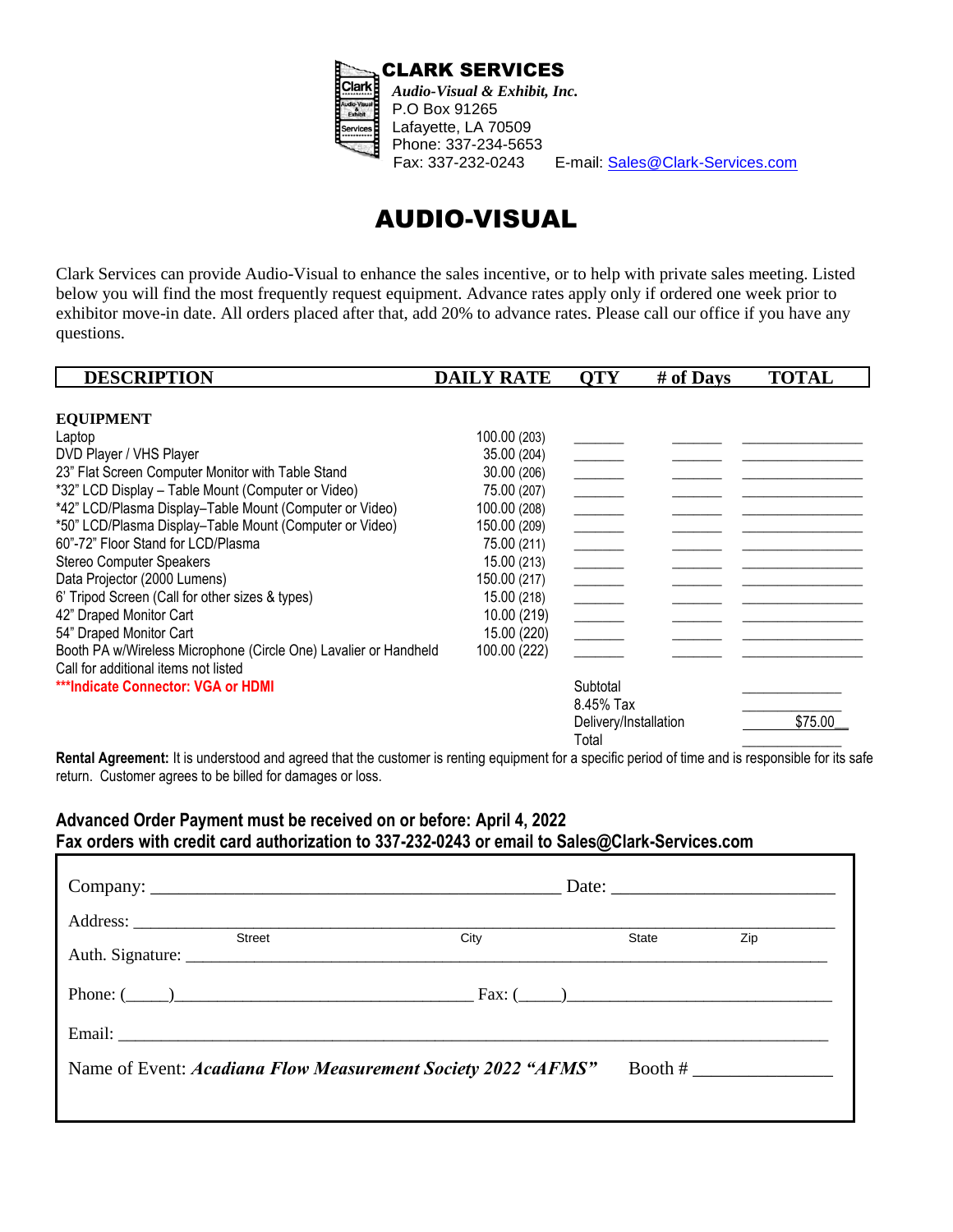

E-mail: [Sales@Clark-Services.com](mailto:clarkservices@bellsouth.net)

# DRAYAGE RATES AND INFORMATION

## **PLEASE DO NOT SHIP MATERIAL TO THE EXHIBIT SITE. THERE ARE NO FACILITIES FOR RECEIVING AND STORING PRIOR TO MOVE-IN DATE.**

While we exercise all reasonable care as freight handlers, we regret we cannot be responsible for damage or loss of your equipment and/or display. For your protection, all shipments should be insured.

#### **Clark Services will provide the following services:**

- 1. Receive and store shipments. Two weeks free storage allowed.
- 2. Handling into exhibit site.
- 3. Removal and return of empty crates to and from booths.
- 4. Provide clerical assistance in preparing bills of lading for outbound shipments.
- 5. \*Arrange for outbound shipments from show site. All outbound must ship from showsite. Please inform your specific carrier.

**\*EXHIBITOR MUST LABEL OUTBOUND SHIPMENTS AND SUBMIT COMPLETED BILLS OF LADING TO DRAYAGE SERVICE DESK!!**  *LABELS AND BILLS OF LADING AVAILABLE AT SERVICE DESK. Exhibitor is responsible for proper labeling & outbound arrangements.*

## HANDLING RATES

#### **DRAYAGE SHIPPED TO CLARK SERVICES WAREHOUSE OR OFF-SITE DESTINATION**

\*\$28.00 per cwt or fraction thereof with a minimum charge of \$56.00. These rates are based on total weight of merchandise received and are **PER SHIPMENT.** Add 50%to quoted rates for uncrated and van shipments.

\*Any freight not delivered to our warehouse at least THREE DAYS prior to show opening, or freight that requires special handling and/or handling to the exhibit site, will be charged a \$30.00 minimum, in addition to regular drayage cost.

#### **DRAYAGE DELIVERED TO SHOW SITE**

\*Drayage delivered to show site and handled by Clark Services (off-load truck, deliver to booth, and return to truck at close of show) will be handled at a cost of \$28.00 per cwt. With a minimum of \$56.

#### **ADDITIONAL INFORMATION**

\*Outbound will ship from show site. Please advise your specific carrier.

\*In order to expedite removal of materials from exhibit area, we reserve the right to change designated carriers without notice to exhibitor.

\*We cannot be held responsible for shipments left in booth by exhibitor if they have not made previous arrangements with Clark Services personnel to handle exhibit.

\*Exhibits and material not removed from exhibit hall on removal day will be transported to our warehouse at a reasonable rate to await disposition.

\*Retain this sheet for your files and/or information. **Please advise us that freight is being shipped**. Carrier and Pro # will aid in tracking your freight.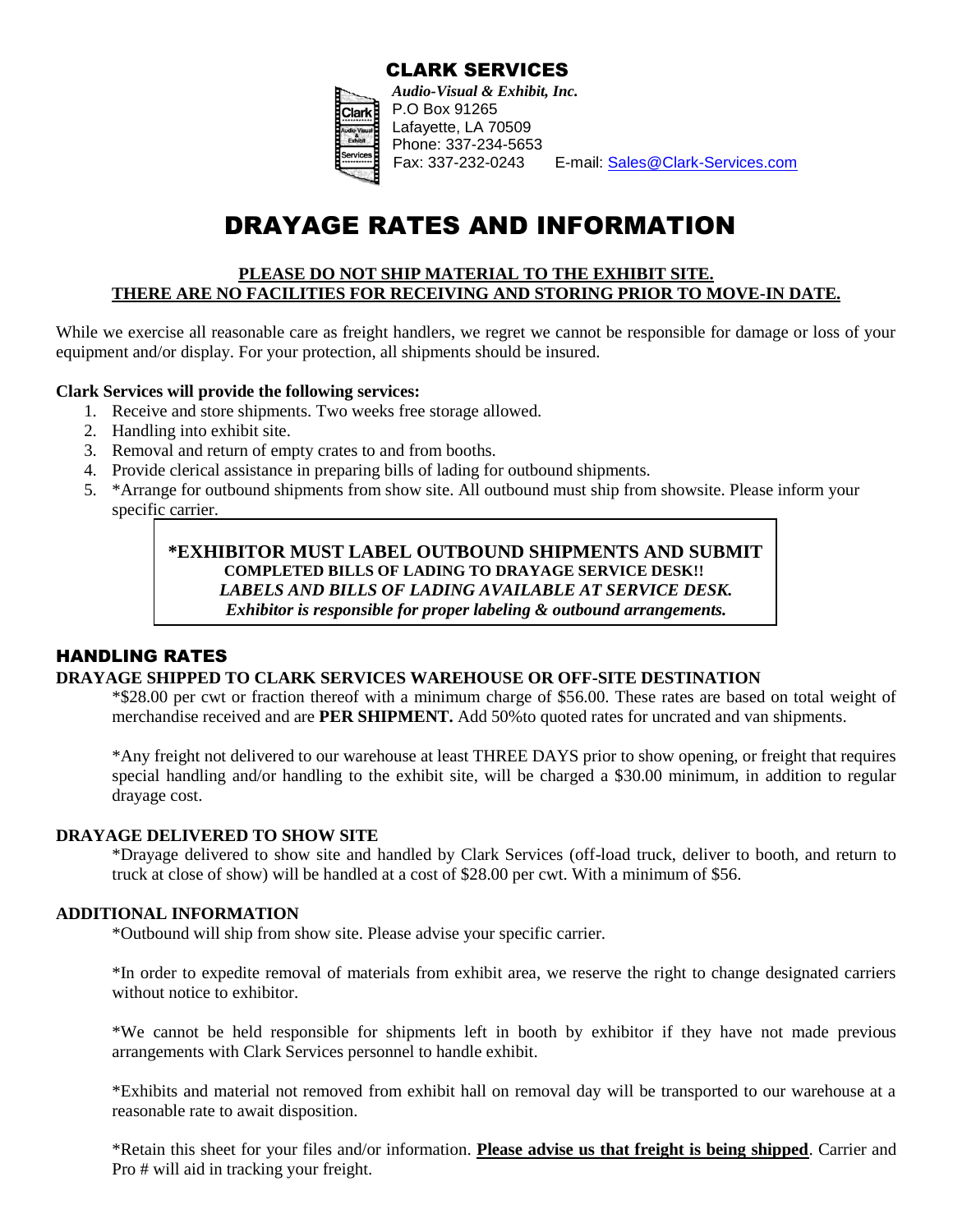

*Audio-Visual & Exhibit, Inc.* Lafayette, LA 70509 Phone: 337-234-5653<br>Fax: 337-232-0243 E-mail: **Sales@Clark-Services.com** 

# DRAYAGE ORDER FORM

# NO COLLECT SHIPMENTS WILL BE ACCEPTED

| <b>SHIPPING INSTRUCTIONS TO CLARK SERVICES</b> | * All shipments should be made on straight bills of lading and be addressed identically to labels on exhibit material. |                                                                   |
|------------------------------------------------|------------------------------------------------------------------------------------------------------------------------|-------------------------------------------------------------------|
| * Labels should read:                          |                                                                                                                        |                                                                   |
| Your Company Name                              |                                                                                                                        |                                                                   |
| C/O Clark Services                             |                                                                                                                        |                                                                   |
| 113 Board Road                                 |                                                                                                                        |                                                                   |
| Lafayette, LA 70508                            |                                                                                                                        |                                                                   |
|                                                |                                                                                                                        |                                                                   |
|                                                |                                                                                                                        |                                                                   |
|                                                | TRACKING INFORMATION (PLEASE FILL OUT THE FOLLOWING)                                                                   |                                                                   |
|                                                |                                                                                                                        |                                                                   |
|                                                |                                                                                                                        |                                                                   |
|                                                |                                                                                                                        |                                                                   |
|                                                |                                                                                                                        |                                                                   |
|                                                |                                                                                                                        |                                                                   |
| <b>DRAYAGE CHARGES</b>                         |                                                                                                                        |                                                                   |
| <b>WEIGHT</b>                                  | <b>RATE</b>                                                                                                            | <b>CHARGES</b>                                                    |
| $\_$ Up to 200 LBS                             | \$56.00 MIN. (151)                                                                                                     |                                                                   |
|                                                | ADDL 100 LBS \$28.00 Each (or Fraction)                                                                                |                                                                   |
| SHIPPING INSTRUCTIONS AT CLOSE OF SHOW         |                                                                                                                        |                                                                   |
|                                                |                                                                                                                        |                                                                   |
|                                                |                                                                                                                        |                                                                   |
| Address:                                       | Street                                                                                                                 | State Zip                                                         |
|                                                |                                                                                                                        | Name of Show: Booth No.: Required Arrival:                        |
|                                                |                                                                                                                        |                                                                   |
|                                                | <b>PLEASE NOTE: EXHIBITOR IS RESPONSIBLE FOR DRAYAGE CHARGES -</b>                                                     |                                                                   |
|                                                | WE DO NOT BILL YOUR SUPPLIER FOR DRAYAGE.                                                                              |                                                                   |
|                                                |                                                                                                                        |                                                                   |
|                                                |                                                                                                                        | TO ORDER SERVICES FILL OUT AND RETURN THIS FORM TO CLARK SERVICES |
|                                                |                                                                                                                        |                                                                   |
|                                                |                                                                                                                        | Date: $\frac{1}{\sqrt{1-\frac{1}{2}} \cdot \frac{1}{2}}$          |

| <b>Street</b> | City                                                        | State | Zip                                                                                                                |  |
|---------------|-------------------------------------------------------------|-------|--------------------------------------------------------------------------------------------------------------------|--|
|               | Phone No: $(\_\_)$ Fax No: $(\_\_)$                         |       |                                                                                                                    |  |
|               |                                                             |       |                                                                                                                    |  |
|               | Name of Show: Acadiana Flow Measurement Society 2022 "AFMS" |       | Booth No.: $\frac{1}{\sqrt{1-\frac{1}{2}}}\frac{1}{\sqrt{1-\frac{1}{2}}\sqrt{1-\frac{1}{2}}\sqrt{1-\frac{1}{2}}}}$ |  |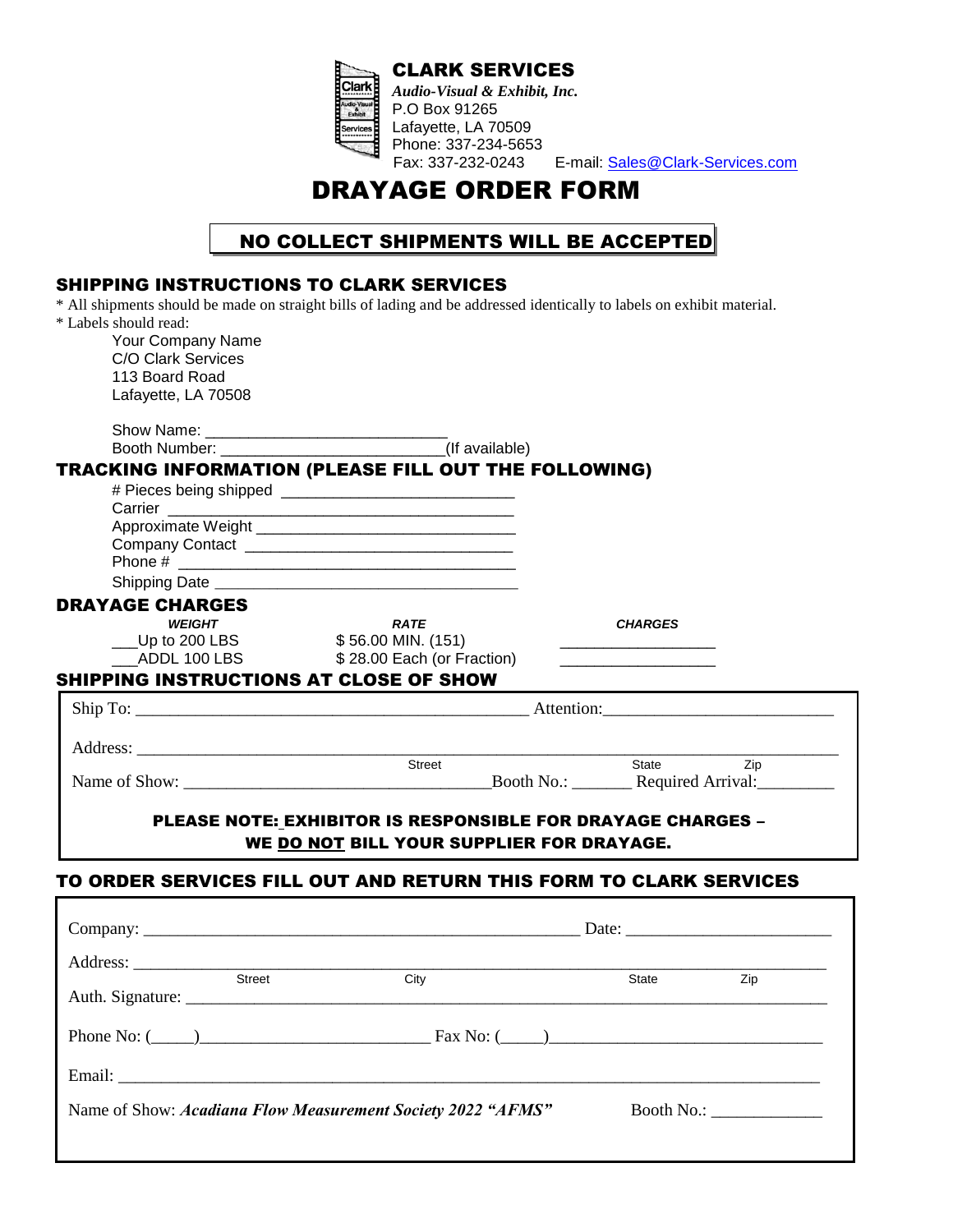

E-mail: **Sales@Clark-Services.com** 

# LABOR ORDER FORM

### **Labor for Setup and Dismantling Displays:**

| Labor can be supplied to assist you in setting up and dismantling your display. |
|---------------------------------------------------------------------------------|
| Charges are as follows:                                                         |
| $$30.00 / hour$ for straight time (161)                                         |
| Monday-Friday 8am-5pm                                                           |
| A one hour minimum applies to all labor charges and are payable at the show.    |

# To order labor, please fill in information below:

| 1. Clark Services is authorized to <b>preset</b> display                                           |            | YES.       | NO.            |
|----------------------------------------------------------------------------------------------------|------------|------------|----------------|
| Display being shipped to Clark Services                                                            |            | YES        | NO.            |
| Instructions with display                                                                          |            | <b>YES</b> | N <sub>O</sub> |
| 2. Wait for vendor representative to arrive<br>**Must set arrival time to check in at service desk | YES<br>YES | NO.<br>NΩ  |                |

Arrival time for setup \_\_\_\_\_\_\_\_

Departure time for teardown \_\_\_\_\_\_\_\_

#### **\*\*Labor will be billed from specified time for minimum 1 hour\*\***

|                  | # MEN<br><b>NEEDED</b> |   | # HOURS<br><b>NEEDED</b> |   | RATE LABOR=<br>\$30.00(ST) | <b>CHARGES</b> |
|------------------|------------------------|---|--------------------------|---|----------------------------|----------------|
| <b>SET UP</b>    |                        | х |                          | х | =                          |                |
| <b>TEAR DOWN</b> |                        | х |                          | х | =                          |                |

| Street | City<br>Show Contact:                                       | State | Zip        |  |  |  |  |
|--------|-------------------------------------------------------------|-------|------------|--|--|--|--|
|        |                                                             |       |            |  |  |  |  |
|        |                                                             |       |            |  |  |  |  |
|        |                                                             |       |            |  |  |  |  |
|        | Name of Show: Acadiana Flow Measurement Society 2022 "AFMS" |       | Booth No.: |  |  |  |  |